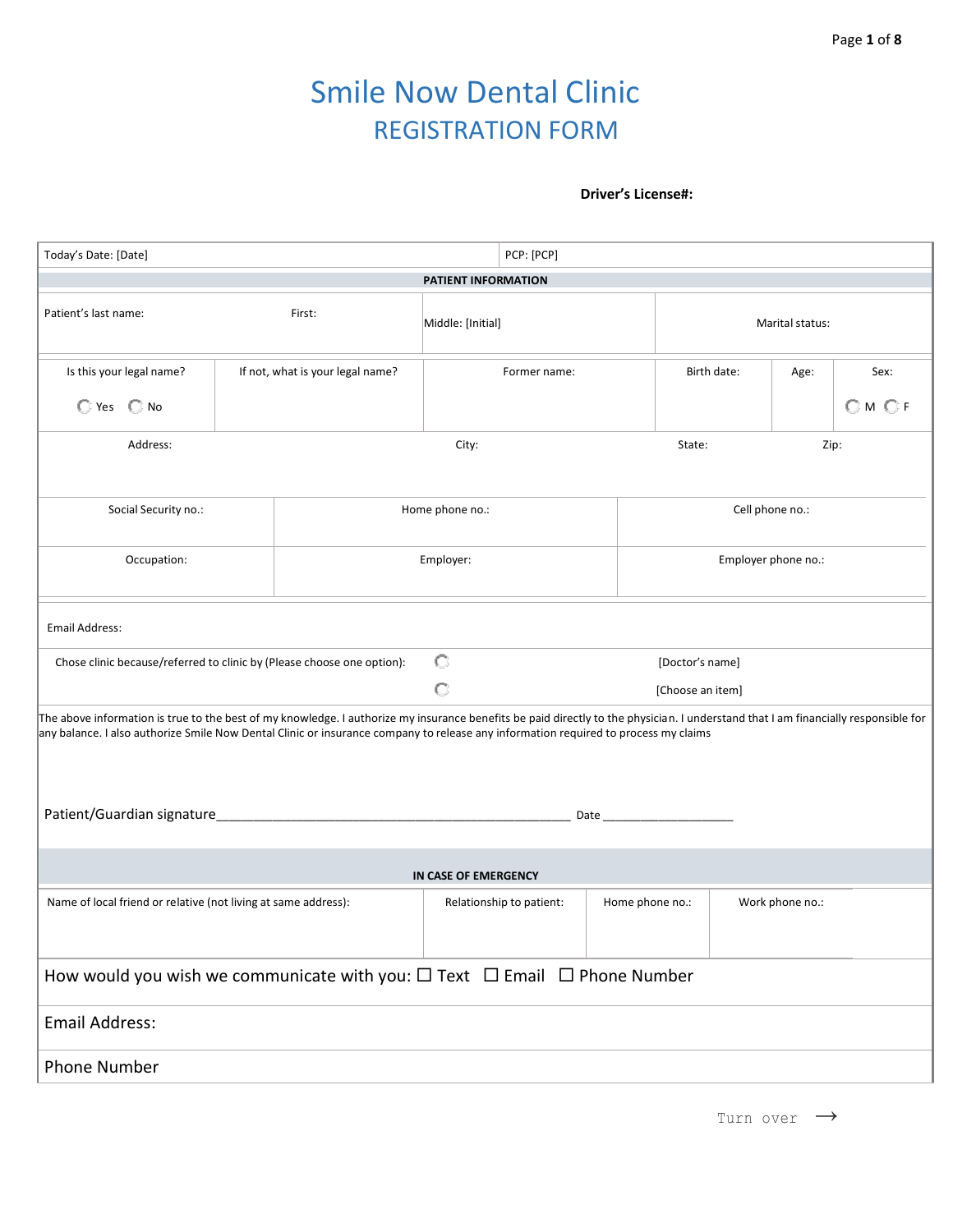#### HEALTH HISTORY QUESTIONNAIRE

All questions contained in this questionnaire are strictly confidential and will become part of your medical record.

| Patient Name:                                   |                                                                                                                                                                                                                                                                                                                            |             |  |
|-------------------------------------------------|----------------------------------------------------------------------------------------------------------------------------------------------------------------------------------------------------------------------------------------------------------------------------------------------------------------------------|-------------|--|
| (First name)                                    | (Middle intial)                                                                                                                                                                                                                                                                                                            | (Last name) |  |
| Explain:                                        | Have you traveled outside Augusta in the last 30 days? If yes, Where? And When? Yes_____ No____<br><u> 1989 - Jan Samuel Barbara, margaret eta idazlea (h. 1989).</u>                                                                                                                                                      |             |  |
| Phone: $($ $)$ $  -$                            | Are you now under the care of a physician? Yes___ No___ Physician name: ____________________________                                                                                                                                                                                                                       |             |  |
|                                                 | List any medical problems that other doctors have diagnosed, and any unusual medical problems:                                                                                                                                                                                                                             |             |  |
|                                                 |                                                                                                                                                                                                                                                                                                                            |             |  |
| List all medications your are currently taking: |                                                                                                                                                                                                                                                                                                                            |             |  |
|                                                 | <u> 1989 - Johann Stoff, amerikansk politiker (d. 1989)</u>                                                                                                                                                                                                                                                                |             |  |
|                                                 | <u> 1989 - Johann Stoff, amerikansk politiker (d. 1989)</u>                                                                                                                                                                                                                                                                |             |  |
|                                                 | Are you currently taking ANY blood thinners? Yes_____ NO_____                                                                                                                                                                                                                                                              |             |  |
| $Yes$ No $N$                                    | Latex Allergy: (Please check the appropriate response to this question)                                                                                                                                                                                                                                                    |             |  |
|                                                 | Since 2001, were you treated or are you presently scheduled to begin treatment with the intravenous bisphosphonates<br>(Aredia or Zometa) for bone pain, hypercalcemia or skeletal complications resulting from Paget's disease, multiple myeloma or<br>metastatic cancer? Yes____ No___ Date treatment begin: ___________ |             |  |
|                                                 | Do you have any artificial joints or joint replacements (ie: Knee, hip, etc) Yes _____ No_____                                                                                                                                                                                                                             |             |  |
|                                                 | Description:                                                                                                                                                                                                                                                                                                               |             |  |
| <b>ALLERGIES TO MEDICATIONS</b>                 |                                                                                                                                                                                                                                                                                                                            |             |  |
| NAME THE DRUG                                   | REACTION YOU HAD                                                                                                                                                                                                                                                                                                           |             |  |
|                                                 |                                                                                                                                                                                                                                                                                                                            |             |  |
|                                                 |                                                                                                                                                                                                                                                                                                                            |             |  |
|                                                 |                                                                                                                                                                                                                                                                                                                            |             |  |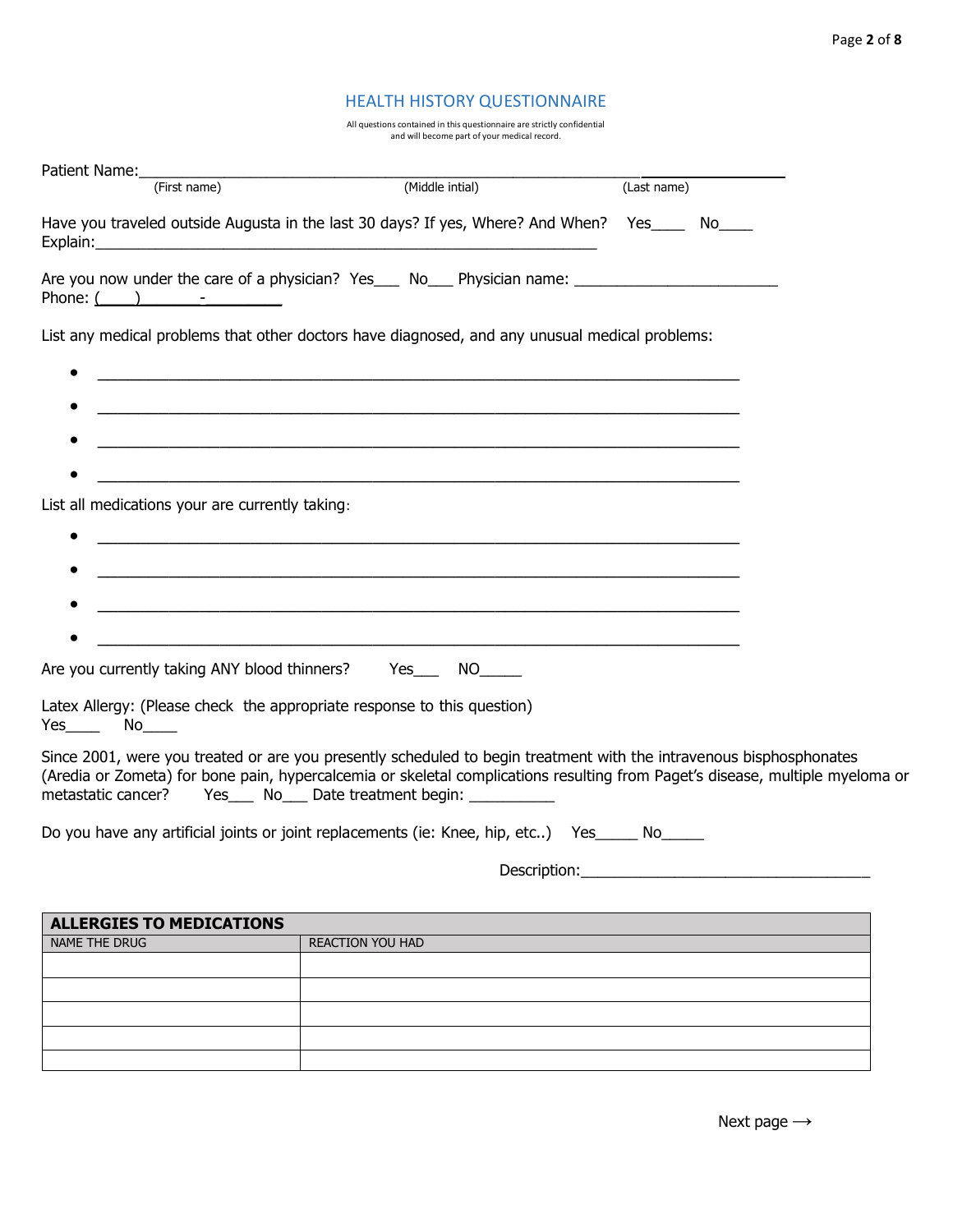| YES    | <b>NO</b> | <b>DK</b> |                                               | <b>YES</b> | <b>NO</b> | <b>DK</b> |                                     | <b>YES</b> | <b>NO</b> | DK                                              |
|--------|-----------|-----------|-----------------------------------------------|------------|-----------|-----------|-------------------------------------|------------|-----------|-------------------------------------------------|
| П      | $\Box$    | П         | Artificial (prosthetic) heart<br>valve        | $\Box$     | П         | П         | Mitral Valve prolapse               | □          | П         | П<br><b>Bronchitis</b>                          |
| □      | $\Box$    | П         | Previous infective endocarditis               | $\Box$     | $\Box$    | П         | Pacemaker                           | □          | П         | Emphysema<br>$\Box$                             |
| □      | $\Box$    | $\Box$    | Damaged heart valves in<br>transplanted heart | П          | $\Box$    | П         | <b>Rheumatic Fever</b>              | □          | П         | Sinus Trouble                                   |
| $\Box$ | $\Box$    | П         | Congenital Heart disease (CHD)                | $\Box$     | $\Box$    | П         | <b>Rheumatic Heart disease</b>      | □          | $\Box$    | Tuberculosis<br>П                               |
| □      | □         |           | Cardiovascular disease                        | □          | □         | □         | Abnormal bleeding                   | □          | $\Box$    | Cancer/Chemotherapy/Radiation<br>П<br>Treatment |
| $\Box$ | $\Box$    | □         | Angina                                        | $\Box$     | П         | П         | Anemia                              | $\Box$     | $\Box$    | Chest pain upon exertion<br>□                   |
| $\Box$ | $\Box$    | П         | Arteriosclerosis                              | □          | $\Box$    | П         | Blood transfusion Date:             | □          | $\Box$    | Chronic pain<br>$\Box$                          |
| $\Box$ | $\Box$    | $\Box$    | Congestive heart failure                      | $\Box$     | $\Box$    | $\Box$    | Hemophilia                          | □          | $\Box$    | Diabetes Type I or II<br>□                      |
| □      | $\Box$    | □         | Damaged heart valve                           | $\Box$     | $\Box$    | П         | AIDS of HIV infection               | □          | $\Box$    | Eating disorder                                 |
| $\Box$ | $\Box$    | $\Box$    | Heart attack                                  | $\Box$     | $\Box$    | $\Box$    | <b>Arthritis</b>                    | □          | $\Box$    | П<br>Malnutrition                               |
| $\Box$ | $\Box$    | □         | Heart murmur                                  | $\Box$     | $\Box$    | □         | Autoimmune Disease                  | □          | $\Box$    | Gastrointestinal Disease<br>П                   |
| □      | $\Box$    | $\Box$    | Low Blood Pressure                            | □          | П         | □         | <b>Rheumatiod Arthrits</b>          | □          | □         | G.E. Reflux/persistent heartburn                |
| $\Box$ | $\Box$    | $\Box$    | High Blood Pressure                           | □          | $\Box$    | □         | Systemic lupus erythematosus        | □          | $\Box$    | Ulcers<br>П                                     |
| □      | □         | П         | Other congenital heart defects                | $\Box$     | П         | П         | Asthma                              | $\Box$     | □         | Thyroid problems<br>□                           |
| □      | П         | П         | <b>Stroke</b>                                 | □          | П         | П         | Glaucoma                            | □          | $\Box$    | Hepatitis, jaundice or liver<br>П<br>disease    |
| □      | $\Box$    | □         | Epilepsy                                      | □          | $\Box$    | $\Box$    | Fainting spells or seizures         | □          | П         | Neurological disorders<br>П<br>SPECIFY:         |
| □      | $\Box$    | П         | Sleep disorder                                | □          | $\Box$    | Г         | Mental health disorders<br>SPECIFY: | □          | П         | Recurrent infections<br>П<br>Type:              |
| □      | $\Box$    | $\Box$    | Kidney problems                               | □          | $\Box$    | □         | Night sweats                        | □          | $\Box$    | Osteoporosis<br>П                               |
| □      | $\Box$    | $\Box$    | Persistent swollen glands in neck             | $\Box$     | П         | □         | Severe Headaches/migraines          | □          | $\Box$    | Severe or rapid weight loss                     |
| $\Box$ | П         |           | Sexually transmitted disease                  | П          |           |           | <b>Excessive urination</b>          | □          | □         | Pregnant Due date:<br>П<br>Nursing: Y<br>N      |

#### **NOTE: Both Doctor and patient are encouraged to discuss any and all relevant patient health issues prior to treatment.**

I certify that I have read and understand the above and that the information given on this form is accurate. I understand the importance of a truthful health history and that my dentist and his/her staff will rely on this information for treating me. I acknowledge that my questions, if any, about inquiries set forth above have been answered to my satisfaction. I will not hold my dentist, or any other member of his/her staff, responsible for any action they take or do not take because of errors or omissions that I may have made in the completion of this form.

\_\_\_\_\_\_\_\_\_\_\_\_\_\_\_\_\_\_\_\_\_\_\_\_\_\_\_\_\_\_\_\_\_\_\_\_\_\_\_\_\_\_\_ Patient Name (Print)

\_\_\_\_\_\_\_\_\_\_\_\_\_\_\_\_\_\_\_\_\_\_\_\_\_\_\_\_\_\_\_\_\_\_\_\_\_\_\_\_\_\_\_\_Date:\_\_\_\_\_\_\_\_\_\_\_\_\_\_\_\_\_\_\_\_\_\_

Signature of Patient/Legal Guardian:

Turn over  $\rightarrow$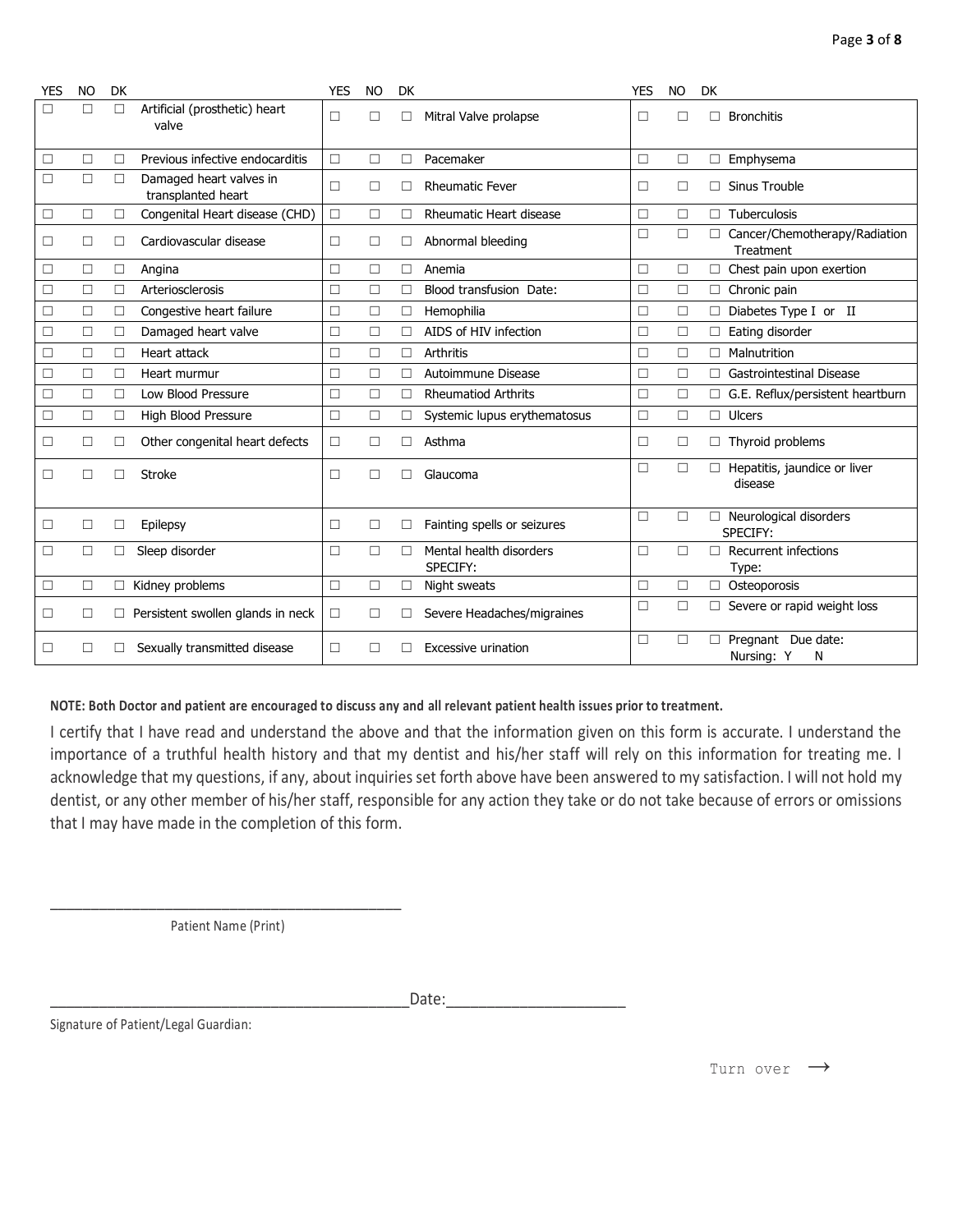# DENTAL HISTORY

Please Circle the appropriate response next to each question below: Yes (Y), No (N), Don't Know (?) If yes please explain.

| 1.  |                                                                                                                                                                                                                               |                                                                                                                                                                                                                                |             |               |   |                         |                                                                                                                                                                                                                                                                                                                                                                     |
|-----|-------------------------------------------------------------------------------------------------------------------------------------------------------------------------------------------------------------------------------|--------------------------------------------------------------------------------------------------------------------------------------------------------------------------------------------------------------------------------|-------------|---------------|---|-------------------------|---------------------------------------------------------------------------------------------------------------------------------------------------------------------------------------------------------------------------------------------------------------------------------------------------------------------------------------------------------------------|
| 2.  | Have you ever had any problems following dental treatment?                                                                                                                                                                    |                                                                                                                                                                                                                                | Y           |               |   |                         | $\begin{picture}(20,10) \put(0,0){\vector(1,0){100}} \put(15,0){\vector(1,0){100}} \put(15,0){\vector(1,0){100}} \put(15,0){\vector(1,0){100}} \put(15,0){\vector(1,0){100}} \put(15,0){\vector(1,0){100}} \put(15,0){\vector(1,0){100}} \put(15,0){\vector(1,0){100}} \put(15,0){\vector(1,0){100}} \put(15,0){\vector(1,0){100}} \put(15,0){\vector(1,0){100}} \$ |
| 3.  | Have you ever had a bad or unusual reaction to local anesthetic? Y                                                                                                                                                            |                                                                                                                                                                                                                                |             | N.            |   |                         |                                                                                                                                                                                                                                                                                                                                                                     |
| 4.  | Have you ever had a severe injury to your face, teeth or jaws?                                                                                                                                                                |                                                                                                                                                                                                                                | Y           | N             |   |                         | $\overline{\phantom{a}7}$                                                                                                                                                                                                                                                                                                                                           |
| 5.  | Have you ever had surgery in your mouth or on your lips?                                                                                                                                                                      |                                                                                                                                                                                                                                | Y           | N             |   |                         |                                                                                                                                                                                                                                                                                                                                                                     |
| 6.  | Have you ever had periodontal treatment to your gums?                                                                                                                                                                         |                                                                                                                                                                                                                                | Y           | N             |   |                         |                                                                                                                                                                                                                                                                                                                                                                     |
| 7.  | Have you ever had orthodontic treatment?                                                                                                                                                                                      |                                                                                                                                                                                                                                | Y           |               |   |                         |                                                                                                                                                                                                                                                                                                                                                                     |
| 8.  | Have you ever had extraction (pulling) of any teeth?                                                                                                                                                                          |                                                                                                                                                                                                                                | Y N         |               |   |                         |                                                                                                                                                                                                                                                                                                                                                                     |
| 9.  | Have you ever had endodontics (root canals) on any teeth?                                                                                                                                                                     |                                                                                                                                                                                                                                | Y           |               |   |                         |                                                                                                                                                                                                                                                                                                                                                                     |
| 10. | Have you had any missing teeth replaced by a removable denture,                                                                                                                                                               |                                                                                                                                                                                                                                |             |               |   |                         |                                                                                                                                                                                                                                                                                                                                                                     |
|     | fixed bridge or an implant?                                                                                                                                                                                                   | Y                                                                                                                                                                                                                              | $\mathbb N$ |               |   |                         |                                                                                                                                                                                                                                                                                                                                                                     |
| 11. | Have you ever worn a bite splint/nightguard?                                                                                                                                                                                  |                                                                                                                                                                                                                                | Y N         |               |   |                         |                                                                                                                                                                                                                                                                                                                                                                     |
| 12. | Have you had a recent toothache?                                                                                                                                                                                              | Y                                                                                                                                                                                                                              | N           |               |   |                         |                                                                                                                                                                                                                                                                                                                                                                     |
| 13. | Are your teeth sensitive to hot, cold or pressure?                                                                                                                                                                            |                                                                                                                                                                                                                                | Y N         |               |   |                         | $\frac{1}{2}$                                                                                                                                                                                                                                                                                                                                                       |
| 14. | Do you have bleeding gums?                                                                                                                                                                                                    | Y and the set of the set of the set of the set of the set of the set of the set of the set of the set of the set of the set of the set of the set of the set of the set of the set of the set of the set of the set of the set | N           |               |   |                         | $\frac{1}{2}$                                                                                                                                                                                                                                                                                                                                                       |
| 15. | Do you have trouble chewing?                                                                                                                                                                                                  | Y                                                                                                                                                                                                                              | N           |               |   |                         | $\overline{\phantom{a}7}$ . The contract of the contract of the contract of the contract of the contract of the contract of the contract of the contract of the contract of the contract of the contract of the contract of the contract                                                                                                                            |
| 16. | Do you clench or grind your teeth?                                                                                                                                                                                            | Y                                                                                                                                                                                                                              | N           |               |   |                         | $\overline{\phantom{a}7}$ . The contract of the contract of the contract of the contract of the contract of the contract of the contract of the contract of the contract of the contract of the contract of the contract of the contract                                                                                                                            |
| 17. | Do you have difficulty opening your mouth as                                                                                                                                                                                  |                                                                                                                                                                                                                                |             |               |   |                         |                                                                                                                                                                                                                                                                                                                                                                     |
|     | wide as you would like?                                                                                                                                                                                                       |                                                                                                                                                                                                                                |             |               |   |                         | $Y \t N \t ?$                                                                                                                                                                                                                                                                                                                                                       |
| 18. | Do your jaw joints or muscles hurt?                                                                                                                                                                                           | Y                                                                                                                                                                                                                              |             |               |   |                         | $\begin{picture}(20,10) \put(0,0){\vector(1,0){100}} \put(15,0){\vector(1,0){100}} \put(15,0){\vector(1,0){100}} \put(15,0){\vector(1,0){100}} \put(15,0){\vector(1,0){100}} \put(15,0){\vector(1,0){100}} \put(15,0){\vector(1,0){100}} \put(15,0){\vector(1,0){100}} \put(15,0){\vector(1,0){100}} \put(15,0){\vector(1,0){100}} \put(15,0){\vector(1,0){100}} \$ |
| 19. | Does your jaw click, pop or lock when you chew?                                                                                                                                                                               |                                                                                                                                                                                                                                | Y N         |               |   |                         | $\frac{1}{2}$                                                                                                                                                                                                                                                                                                                                                       |
| 20. | Do you experience a dry mouth?                                                                                                                                                                                                | Y                                                                                                                                                                                                                              | N           |               |   |                         | $\frac{1}{2}$                                                                                                                                                                                                                                                                                                                                                       |
| 21. | Do you have sores in or around your mouth?                                                                                                                                                                                    |                                                                                                                                                                                                                                |             |               |   |                         | $Y \qquad N \qquad ? \qquad \qquad \qquad \qquad$                                                                                                                                                                                                                                                                                                                   |
| 22. | Please circle the amount of sugar in your diet.                                                                                                                                                                               |                                                                                                                                                                                                                                |             |               |   | small moderate high     |                                                                                                                                                                                                                                                                                                                                                                     |
| 23. | When was the last time your teeth were cleaned at a dental office?                                                                                                                                                            |                                                                                                                                                                                                                                |             |               |   |                         |                                                                                                                                                                                                                                                                                                                                                                     |
| 24. |                                                                                                                                                                                                                               |                                                                                                                                                                                                                                |             |               |   |                         |                                                                                                                                                                                                                                                                                                                                                                     |
|     |                                                                                                                                                                                                                               |                                                                                                                                                                                                                                |             |               |   |                         |                                                                                                                                                                                                                                                                                                                                                                     |
| 26. | Are you satisfied with the appearance of your teeth? $\gamma$ $\gamma$ $\gamma$                                                                                                                                               |                                                                                                                                                                                                                                |             |               |   |                         |                                                                                                                                                                                                                                                                                                                                                                     |
|     |                                                                                                                                                                                                                               |                                                                                                                                                                                                                                |             |               |   |                         |                                                                                                                                                                                                                                                                                                                                                                     |
| 27. | Do you have any questions, concerns, or additional information you would like us to know before we treat you?                                                                                                                 |                                                                                                                                                                                                                                |             |               |   |                         |                                                                                                                                                                                                                                                                                                                                                                     |
|     | 28. How do you feel about going to the dentist (please circle)                                                                                                                                                                |                                                                                                                                                                                                                                |             | <b>Scared</b> |   | <b>Apprehensive</b>     | No problem                                                                                                                                                                                                                                                                                                                                                          |
|     | 29. Do you use any tobacco products including smokeless tobacco? $Y = N$                                                                                                                                                      |                                                                                                                                                                                                                                |             |               | ? |                         |                                                                                                                                                                                                                                                                                                                                                                     |
|     | Patient's/Guardian Signature: _____________________________                                                                                                                                                                   |                                                                                                                                                                                                                                |             |               |   |                         |                                                                                                                                                                                                                                                                                                                                                                     |
|     | Date: and the contract of the contract of the contract of the contract of the contract of the contract of the contract of the contract of the contract of the contract of the contract of the contract of the contract of the |                                                                                                                                                                                                                                |             |               |   | Next Page $\rightarrow$ |                                                                                                                                                                                                                                                                                                                                                                     |
|     |                                                                                                                                                                                                                               |                                                                                                                                                                                                                                |             |               |   |                         |                                                                                                                                                                                                                                                                                                                                                                     |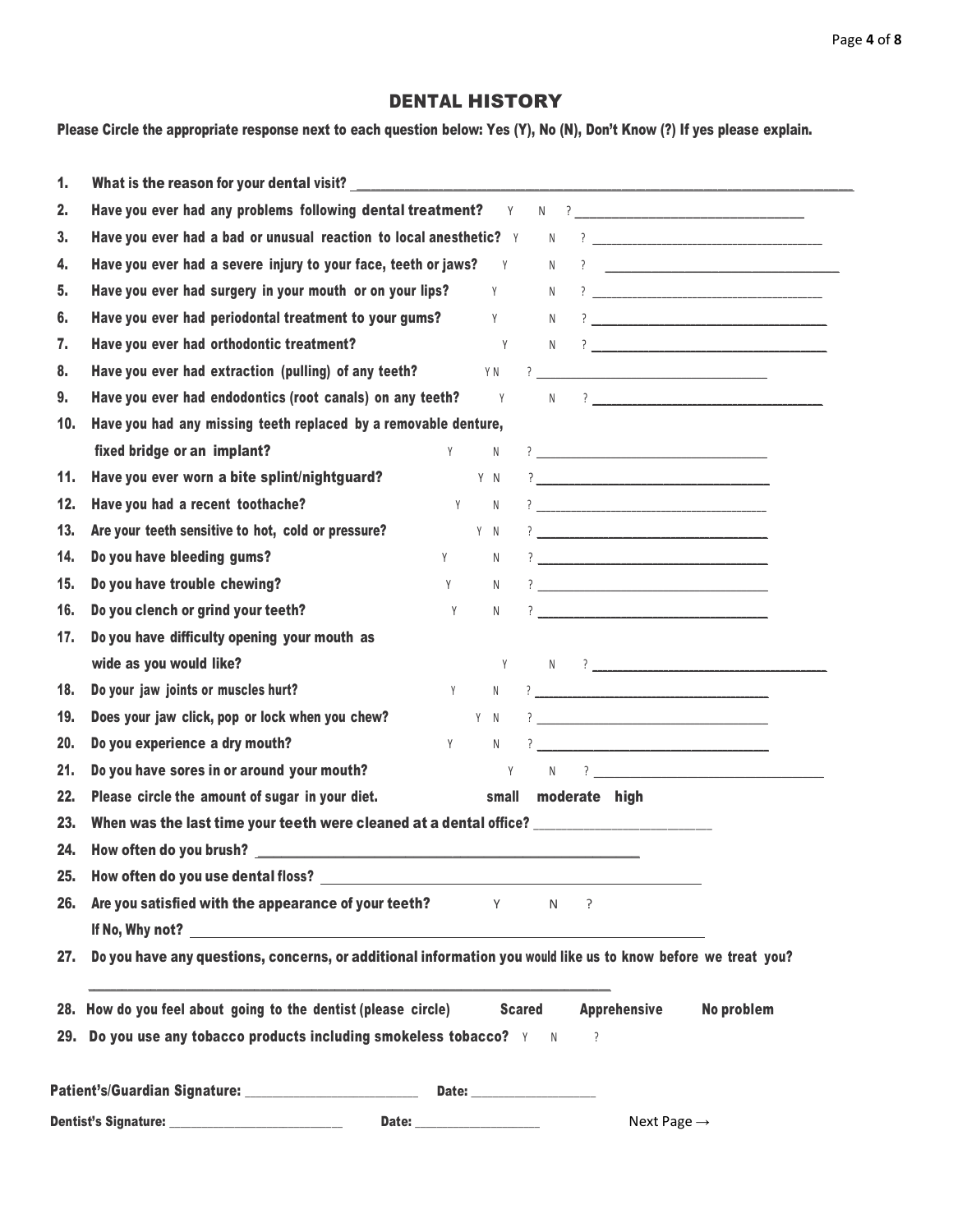# **Insurance Form**

*Our office gladly files insurance for all patients. Please provide us with proper dental insurance information to verify <i>ESTIMATED benefits, annual maximums, and deductibles. We ask that any questions you have regarding your particular plan be directed to your employer or by contacting your insurance company. ALL ESTIMATED NON-COVERED AMOUNTS ARE EXPECTED AT THE TIME SERVICES ARE RENDERED. We will follow up on outstanding (unpaid) claims; however it is the insured's responsibility to contact the insurance company if a claim has been filed and no benefits received after 60 days at which point the balance becomes your responsibility. If you are not able to provide our office with complete insurance information we will not be able to file your insurance and will ask that payment be paid in full. Your insurance company should NOT dictate the treatment that Dr. Jacqueline OJimba has proposed to you. Thank you!*

| <b>Primary Dental Insurance</b> |                                                                                  |  |                                                                                                                                |
|---------------------------------|----------------------------------------------------------------------------------|--|--------------------------------------------------------------------------------------------------------------------------------|
|                                 |                                                                                  |  |                                                                                                                                |
|                                 |                                                                                  |  |                                                                                                                                |
|                                 | (AS IT APPEARS ON THE INSURANCE CARD)                                            |  |                                                                                                                                |
|                                 |                                                                                  |  |                                                                                                                                |
|                                 |                                                                                  |  |                                                                                                                                |
| (IF DIFFERENT FROM PATIENT)     |                                                                                  |  |                                                                                                                                |
|                                 | Insurance Company Name: ________________________________Group#: ________________ |  |                                                                                                                                |
|                                 |                                                                                  |  |                                                                                                                                |
| <b>Secondary Insurance</b>      |                                                                                  |  |                                                                                                                                |
|                                 |                                                                                  |  |                                                                                                                                |
|                                 | (AS IT APPEARS ON THE INSURANCE CARD)                                            |  |                                                                                                                                |
|                                 |                                                                                  |  |                                                                                                                                |
| Cardholder's address:           |                                                                                  |  |                                                                                                                                |
|                                 | <b>City:</b> City: ST. Zip                                                       |  |                                                                                                                                |
| (IF DIFFERENT FROM PATIENT)     |                                                                                  |  |                                                                                                                                |
|                                 | Insurance Company Name: __________________________________Group#: ______________ |  |                                                                                                                                |
|                                 |                                                                                  |  |                                                                                                                                |
|                                 | treatment regardless of my dental coverage.                                      |  | I authorize the release of any information relating to treatment. I understand that I am responsible for all accosts of dental |
|                                 |                                                                                  |  |                                                                                                                                |
|                                 |                                                                                  |  |                                                                                                                                |

Patient/Guardian Signature: \_\_\_\_\_\_\_\_\_\_\_\_\_\_\_\_\_\_\_\_\_\_\_\_\_\_\_\_\_\_\_\_\_\_\_\_\_\_\_\_\_\_\_\_\_\_\_\_\_\_\_\_\_\_

Turn over  $\rightarrow$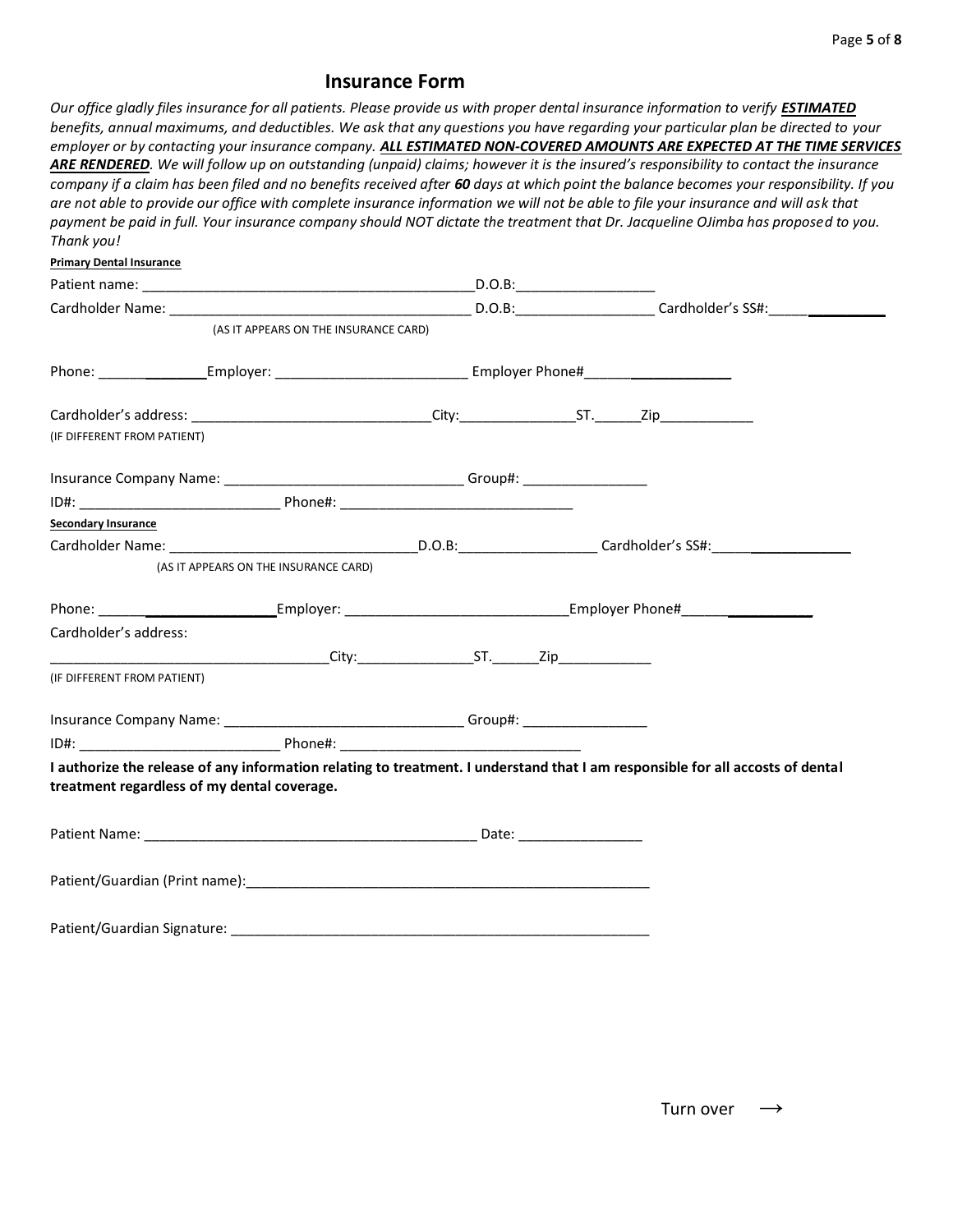### **Financial Policy**

Here at Smile Now Dental Clinic our primary goal is not to allow the cost of treatment prevent you from benefiting from the quality care you need or desire. At our office we strive to maximize your insurance benefits and make any remiaining balance easily affordable.

The fees for our services are based on the quality of materials we use and time, effort and skill required in performing your needed treatment. We charge what is customary for our area. We will assist you with your benefit eligibility before treatment to help you calculate your costs and maximize your insurance. We will be sensitive to your financial circumstances and do everything we can to help you achieve good oral health. You are responsible for payment regardless of any insurance companies arbitrary determination of usual and customary rates.

Payment for treatment is due at the time services are rendered unless prior arrangements have been made. Checks that are returned to our office from your financial institution are subject to a \$25.00 returned check fee. This fee covers the processing fees that are charged to our office.

We accept the following forms of payment: Cash, Visa, Mastercard, Discover, American Express and CareCredit. In addition, we offer CareCredit, a financing company offering a full range "No Interest" and Extended Payment Plans for treatment costing from \$1 and up.

We understand that temporary financial situations may affect timely payment of your account. If such problems arise, we encourage you to contact us promptly for the assistance in the management of your account. In most instances financial misunderstandings can be managed with a phone call. Please feel free to contact our staff anytime to discuss any concerns you may have. **Thanks for understanding our Financial Policy.**

I understand that I, not my insurance company, am responsible for the entire account. I acknowledge that my insurance will have no bearing on the fee and that it is my full responsibility to pay my account. In the event that I do not pay, and go into default, I realize that after 60 days my account will be sent to a collection agency for collections. At that time, I will be obligated to pay 50% of the balance owed to cover the collection costs, in addition to my balance.

#### **Rescheduling/Change in Appointment Policy**

Our practice is dedicated to providing quality care. Our team spends extensive time preparing for your visit. Broken and missed appointments create scheduling problems for our team as well as for other patients. If you find that you must change your appointment, we require a 24 hour notice so we can make every effort to accommodate other patients. If proper notice is not received, a fee of \$50.00 will be applied to your account and expected to be paid prior to scheduling a future appointment. I have read and agree with the Financial Policy and the Cancellation Policy of Smile Now Dental Clinic.

Patient Name (Print name) \_\_\_\_\_\_\_\_\_\_\_\_\_\_\_\_\_\_\_\_\_\_\_\_\_\_\_\_\_\_\_\_\_\_\_\_\_\_ Date: \_\_\_\_\_\_\_\_\_\_\_\_\_\_\_\_\_\_\_

Patient/Guardian signature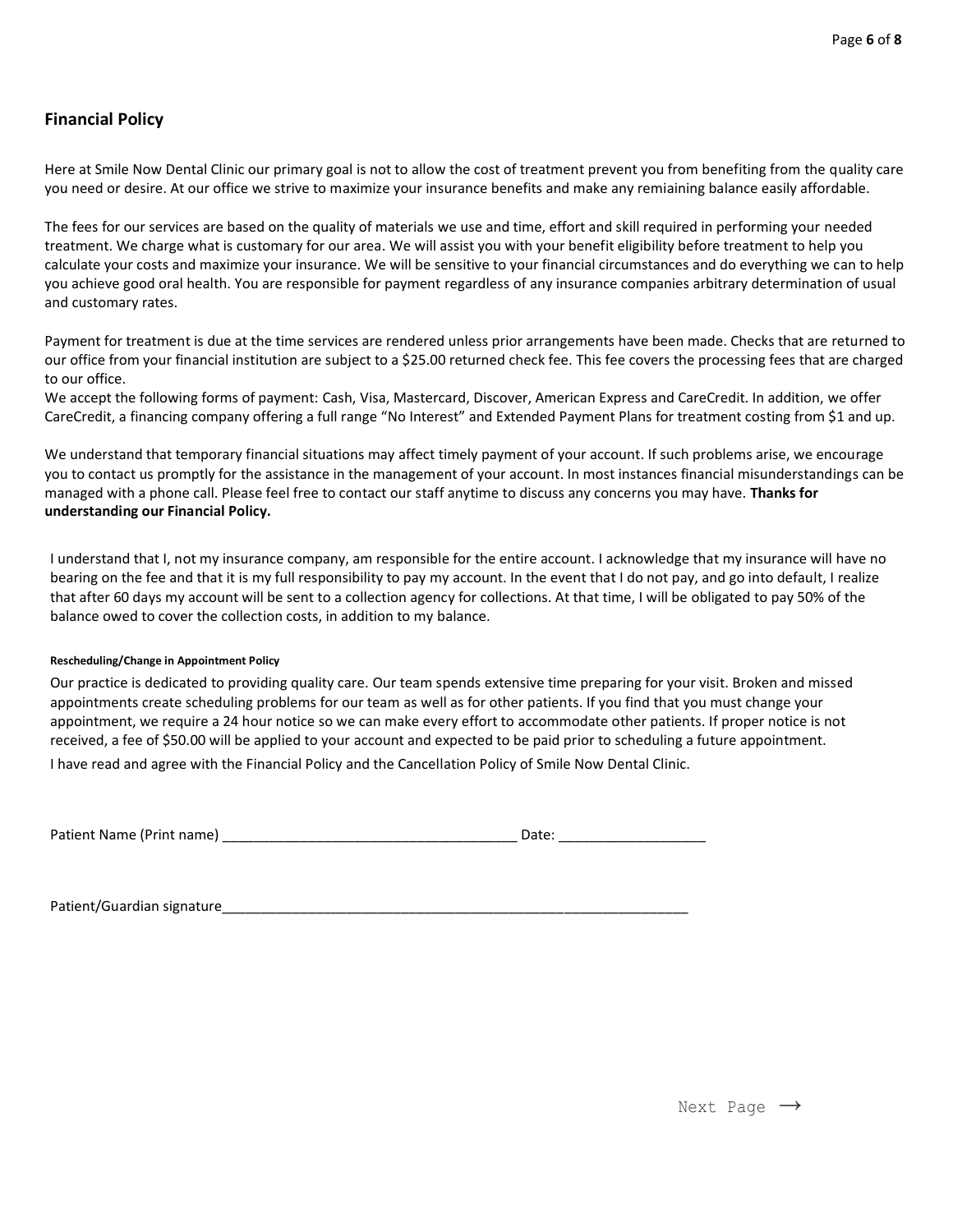#### **ACKNOWLEDGEMENT OF RECEIPT OF NOTICE OF PRIVACY PRACTICES**

#### **Jacqueline Ojimba, D.M.D.**

I understand that, under the Health Insurance Portability and Accountability Act of 1996 (HIPPA), I have certain rights to privacy regarding my Protected Health Information (PHI). I understand that this information can and will be used to:

- Conduct, plan and direct my treatment and follow-up among the multiple healthcare providers who may be involved in that treatment directly and indirectly.
- Obtain payment from third party payers.
- Conduct normal healthcare operation such as quality assurance and dental chart reviews.

We ask that you please read the current Notice of Privacy Practices of PHI located in the front office before signing this consent or you may request a copy from the receptionist. There may be periodic changes in the terms of this Notice. You may request a revised copy of the Privacy Notice from our Privacy Officer.

It is your right to request that our office restrict how PHI is used or disclosed to fulfill treatment, payment or health care operations. This practice is not required to agree to these restrictions, however, if the Practice agrees to your requested restrictions, the restrictions is binding on it.

Your information is protected under Federal Law and you have the right to revoke this consent, unless we have taken action in reliance on your authorization (determined by our Privacy Officer). By signing below, you recognize that the protected health information used or disclosed prior to this Consent may be subject to re-disclosure by the recipient and may longer be protected under the Federal Law.

Please list below name, relationship, and phone number of individuals that we may communicate with regarding this patients PHI (Protected Health Information).

| <b>NAME</b> | Relationship | <b>PHONE NUMBER</b>                                  |
|-------------|--------------|------------------------------------------------------|
| . .         |              | $\overline{\phantom{0}}$<br>$\overline{\phantom{a}}$ |
|             |              | $\overline{\phantom{a}}$<br>-                        |
| ، ب         |              | $\overline{\phantom{0}}$<br>-                        |

Patient: entimated the *Patient/Guardian signature*:

**I have the authority to act for the patient because I am the patient's** \_\_\_\_\_\_\_\_\_\_\_\_\_\_\_\_\_ **and have read this Privacy Notice.**

FOR OFFICE USE ONLY: We attempted to obtain written acknowledgement of receipt of our Notice of Privacy Practices, but acknowledgement could not be obtained because:

**() Individual refused to sign**

- **() Communication barriers prohibited obtaining the acknowledgement**
- **() An emergency situation prevented us from obtaining acknowledgement**

**() Other (Please Specify)**